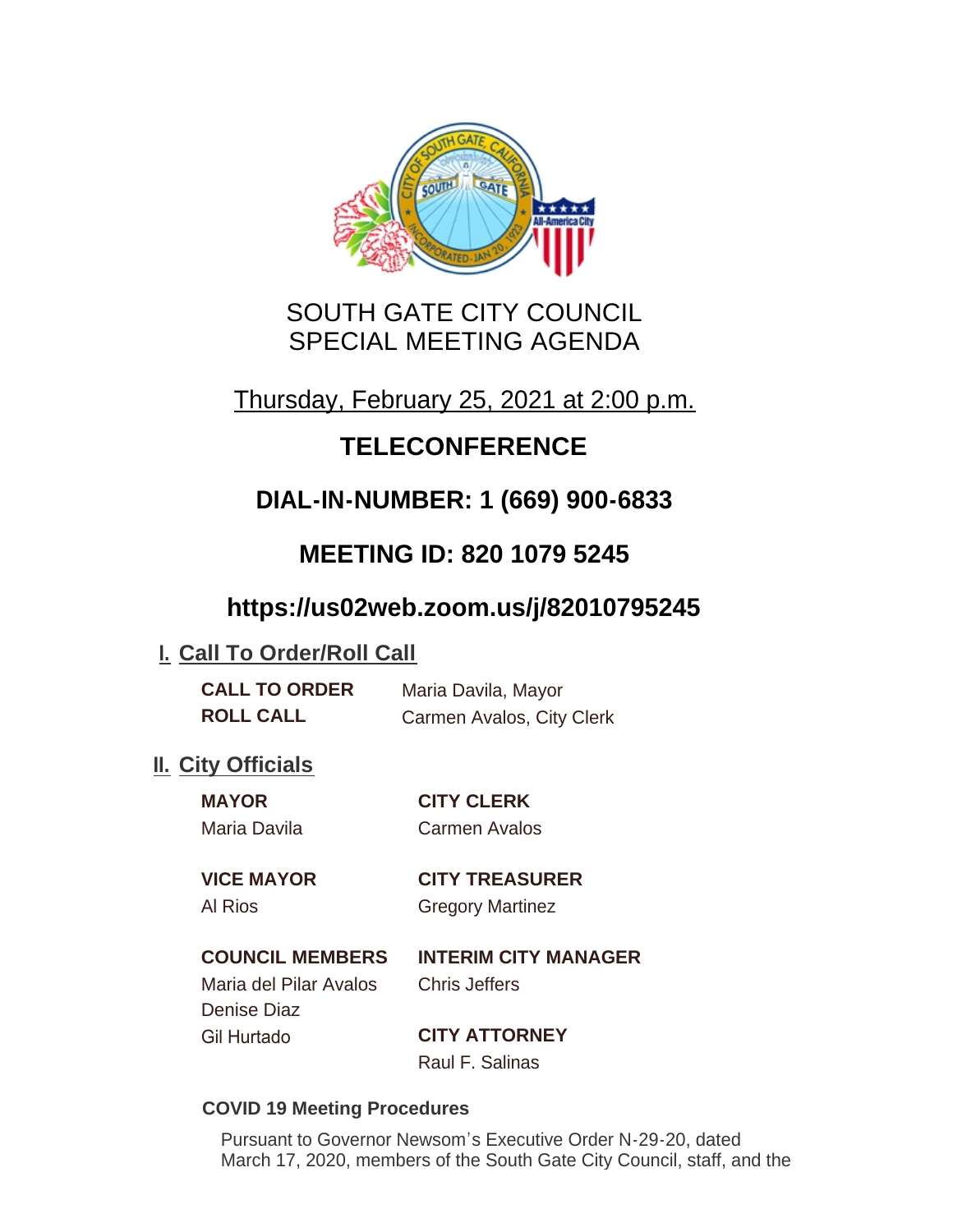March 17, 2020, members of the South Gate City Council, staff, and the public will participate in the February 25, 2021 meeting via a teleconference. To avoid exposure to COVID-19 this meeting will be held with City Council Members participating via teleconference by calling Dial-in-Number: 1 (669) 900-6833 and Meeting ID: 820 1079 5245 and https://us02web.zoom.us/j/82010795245

#### **Procedure for Participation:**

Any person wanting to participate may request to "speak" on an agenda item. Once acknowledged and authorized by the Mayor the person may speak. Alternatively, any person may submit comments on an item electronically by emailing cavalos@sogate.org. Submissions by email must be received *45 minutes* prior to the posted start time of the meeting if emailing subject/public comment. *All emails will be made part of the record, copies to City Council and filed.*

Subject line should read: **COMMENTS FOR ITEM** FREETING **OF FEBRUARY 25, 2021**.

Please note, you will enter the meeting muted, but if you want to comment on an Agenda Item or during the public comment portion of the Agenda, raise your hand or press \*9 at the appropriate time indicated by the Mayor. When you are selected to speak, you will hear that you are unmuted, this is the time to make your public comments. Your patience with these changes is appreciated as the City adjusts to new ways of conducting business during the COVID-19 pandemic. Thank you.

**Accessibility:** Reasonable accommodations for individuals with disabilities will be handled on a case-by-case basis and in accordance with the Americans with Disabilities Act and Governor Newsom's Executive Order N-29-20. Please call the Office of the City Clerk at 323.563.9510.

### **Meeting Compensation Disclosure III.**

Pursuant to Government Code Section 54952.3: Disclosure of compensation for meeting attendance by City Council Members is \$650 monthly regardless of the amount of meetings.

### **Closed Session: (ATTY) IV.**

#### **1. CONSIDER THE EVALUATION OF PERFORMANCE OF A PUBLIC EMPLOYEE**

Pursuant to Government Code Section 54957(b)(1)

a. Interim City Manager

Documents:

#### CLOSED SESSION\_SPECIAL MEETING OF 02-25-21.PDF

#### **2. CONFERENCE WITH LEGAL COUNSEL - REAL PROPERTY**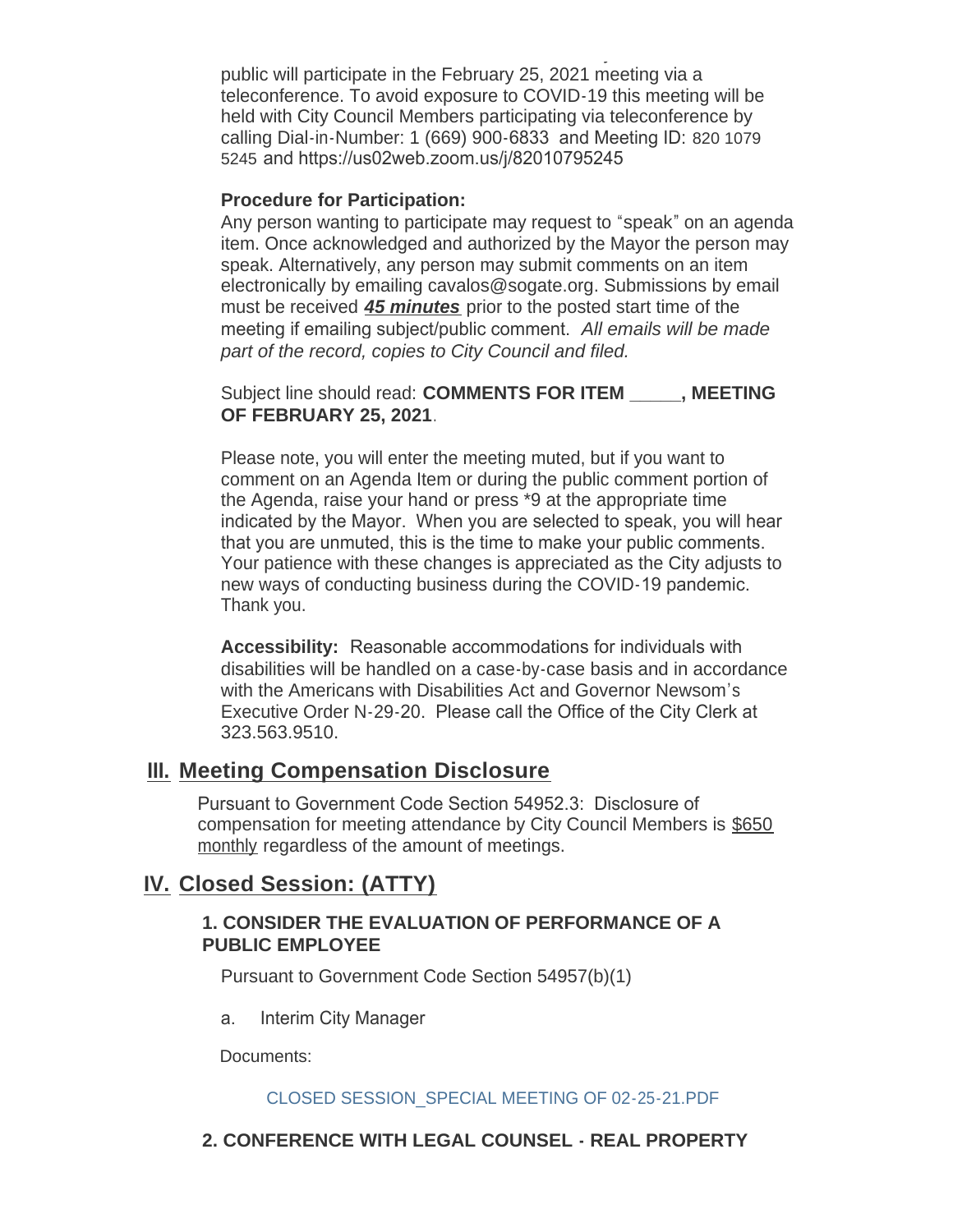#### **NEGOTIATIONS**

Pursuant to Government Code Section 54956.8

a. Property APN: N/A Property: 9599 Pinehurst Avenue, South Gate, California 90280 City Negotiator: Chris Jeffers, Interim City Manager Negotiating with: Goals Soccer Centers, Inc. Under Negotiation: Terms of Leases

### **Special Meeting Adjournment V.**

I, Carmen Avalos, City Clerk, certify that a true and correct copy of the foregoing Meeting Agenda was posted on February 17, 2021 at 4:20 p.m., as required by law.

Carmen Avalos, CMC City Clerk

Materials related to an item on this Agenda submitted to the City Council after distribution of the agenda packet are available for public inspection in the City Clerk's Office

> 8650 California Avenue, South Gate, California 90280 (323) 563-9510 \* fax (323) 563-5411 \* [www.cityofsouthgate.org](http://www.cityofsouthgate.org/)

In compliance with the American with Disabilities Act, if you need special assistance to participate in the City Council Meetings, please contact the Office of the City Clerk.

Notification 48 hours prior to the City Council Meeting will enable the City to make reasonable arrangements to assure accessibility.